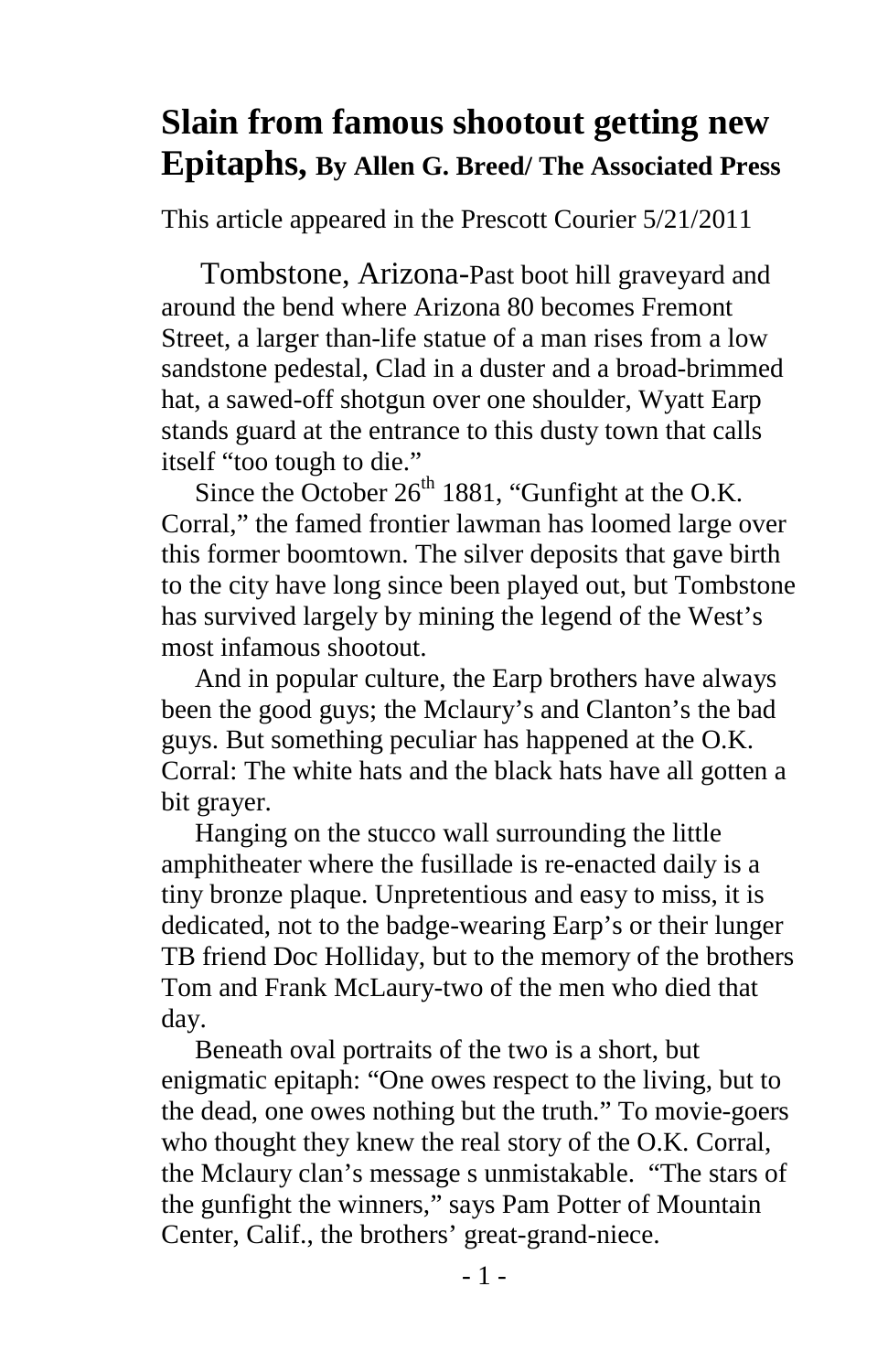Two new books seek to even the score a hit. "In now way did the shootout represent a clearly defined duel to the death between Good and Evil," says former journalist Jeff Guinn, author of the just released "The Last Gunfight; The Real Story of the Shootout at the O.K. Corral-And How It Changed The American West." "But the poor McLaury's have gotten the short shrift all these years, and they don't deserve it."

 Paul L. Johnson agrees. "They weren't angels," says the New Yorker, whose childhood fascination with the gunfight resulted in "The McLaury Brothers of Arizona: An O.K. Corral Obituary," currently being vetted by the University of North Texas Press, "Innocent's a hard word to apply because they were complicit in the various illegal dealing gong on. It's this nuance business."

 The Shootout lasted just 30 seconds. But its echoes continue to reverberate 130 years later. The Immediate cause of the gunfight was Police Chief Virgil Earp's attempt to enforce the local ordinance against carrying firearms. But Guinn's research reveals that tensions between the Earp's and the Cowboy gang had deep roots.

 The Mclaurys came to the San Pedro Valley from Iowa in 1877 for the promise of cheap and abundant grazing hand. The Earp's, particularly Wyatt, followed a couple of years later with dreams of cashing in on the silver boom.

 In a series of movies-starting in 1934 with "Frontier Marshal," based on Stuart N. Lake's flattering and deeply flawed biography of the same title, continuing with John Ford's "My Darling Clementine." In 1946 and Kevin Costner's "Wyatt Earp" in 1994- the Earp's have come across as straight-shooting, law and order types. But Guinn says it wasn't that simple. (Actual fact 1 listed below)

 Never mentioned are Wyatt's own brushes with the horse theft and misappropriation of funds, or his time working brothels in Peoria, Ill, Guinn says, also omitted is the fact that Wyatt's and at least one brothers "wives"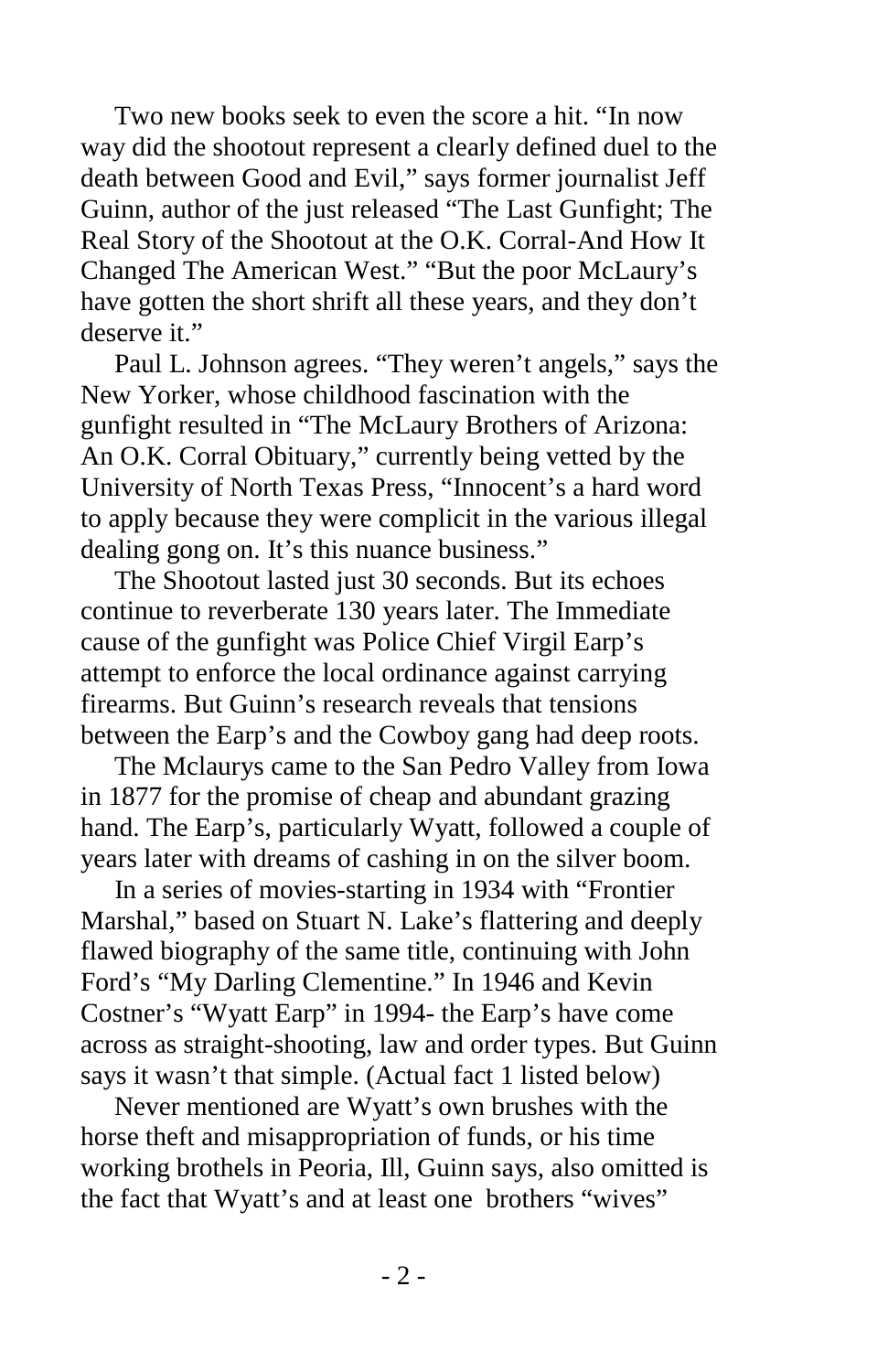were convicted of prostitution. (Below is the real truth numbered (2)

 "Wyatt broke jail on a charge of horse theft back in Indian territory as a young man," he says, "Technically he was a fugitive from the law his entire life. Nobody out in the West was completely pristine." (Below is the real truth numbered (3)

 Wyatt Earp had a well-earned reputation for toughness from his days a deputy in the Kansas boom towns referring to "Buffalo" or pistol whip-his adversaries rather than shooting them. But while those methods with the iterant cow town population, they didn't sit well with the "much more permanent" residents of Tombstone, says Johnson. (Below I explain this inaccuracy of this paragraph numbered (4)

 Wyatt Earp recovered some stolen Army mules from the Mclaury ranch, and it is widely believed that the brothers were fencing rustled cattle for the Clanton's and the rest of the other members Cowboy gang. Below is the real explanation of this paragraph numbered (5)

 But Guinn and Johnson argue they were no worse than the other local ranchers trying to feed the insatiable appetites of the U.S. Army and Tombstone population.

 The Earp's were Republicans, while the Cochise County Sheriff Johnny Behan and members of the cowboy faction were members of the Democratic Party, aligned with former Confederates. Wyatt desperately wanted Behan's job-and its lucrative tax-collecting duties-and saw a crackdown on the lawless cowboys as a way to archive that goal, Guinn says. (Below is a better definition of this statement numbered (6)

 Most historians agree that Ike Clanton was the fight's chief instigator. He had been drinking the night before and into the morning, and was going around town threatening to kill the Earp's the next time he saw them. Virgil Earp arrested Ike the night before the gunfight but he was quickly released the next morning after paying a fine for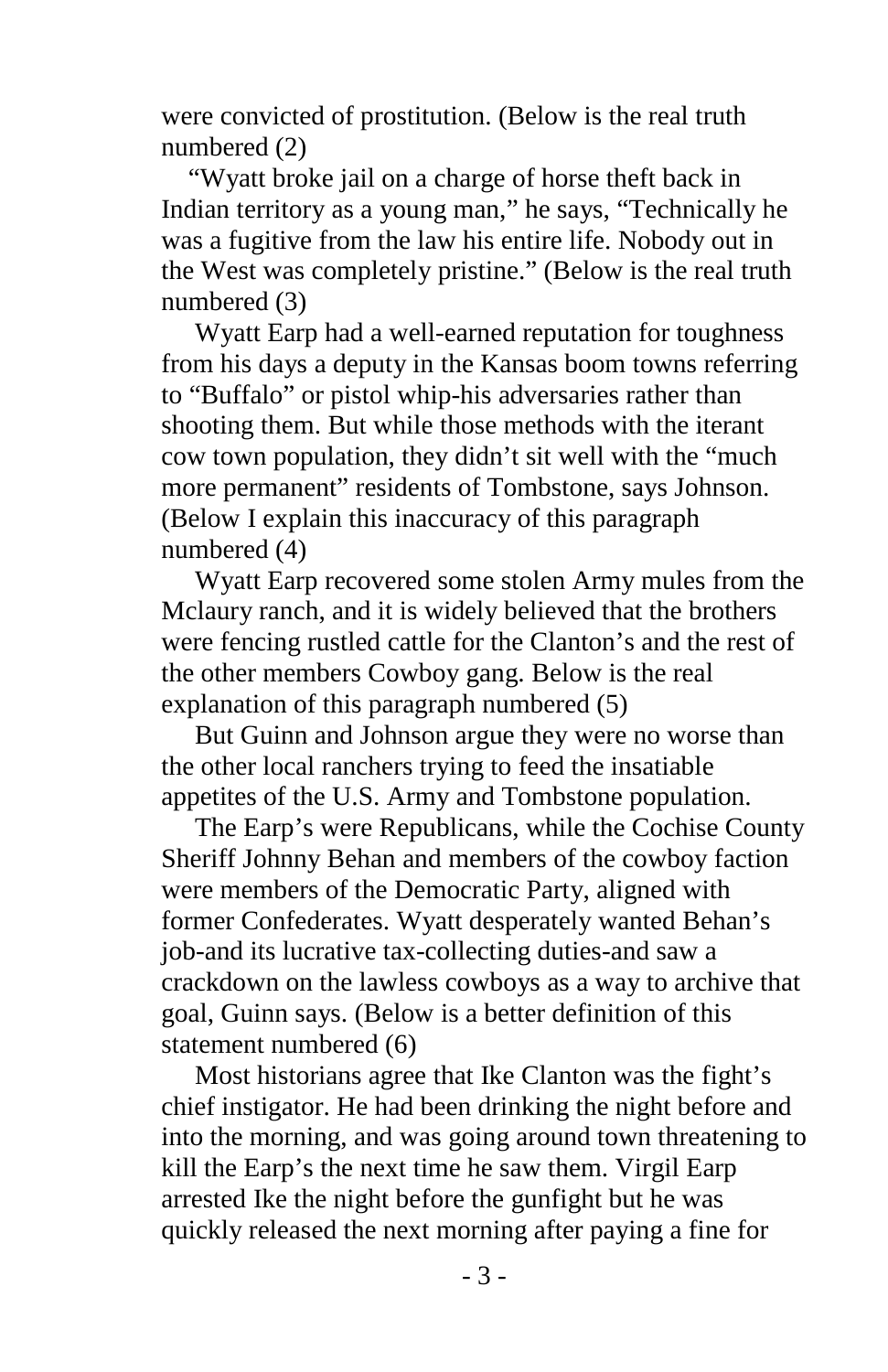disorderly conduct. Adding to the tension: The Earp's had publicly pistol whipped both Clanton and Tom McNairy also for disorderly conduct and carrying a weapon in town again which was against the law, again just hours before the gunfight took place on Oct  $18<sup>th</sup> 1881$ .

## Below is the Reality Check, by Zeke Crandall, Author & Historian

 The fact is that "Frontier Marshall" published two years after Wyatt Earp's death in 1929 is a very accurate depiction of his life. Wyatt was interviewed directly by Stuart Lake. There is a little biased information but that is pretty much standard in all books by folks that were involved. He does shed any information that would make him have any questionable decisions. Sadly, though the book was a failure because it was a very unsuccessful endeavor for many reasons. I was made a movie in 1934. Sadly one of the truly great very accurate movies was not mentioned, "Tombstone." Released in 1993. The McLaury brothers were cattle rustlers right along with the Clanton's and the rest of the Cowboy gang. That Simple!!

1) It is very well documented that Wyatt Earp had a past that was not exactly on the up and up. He did have an outstanding warrant for his arrest for horse Stealing.a horse I in as crazy as it sounds, Joplin, Mo. There was some question as the owner tried to sell the horse to Wyatt but wanted too much money. Wyatt gave him \$100 for the horse but the owner was upset because he wanted \$200. Wyatt would have never been convicted although horse stealing was an offense punishable by being hung.

 Wyatt was a pimp for Mattie Blaylock in Abilene Kansas along with his brother James who pimped his wife. Wyatt took Mattie with him when he left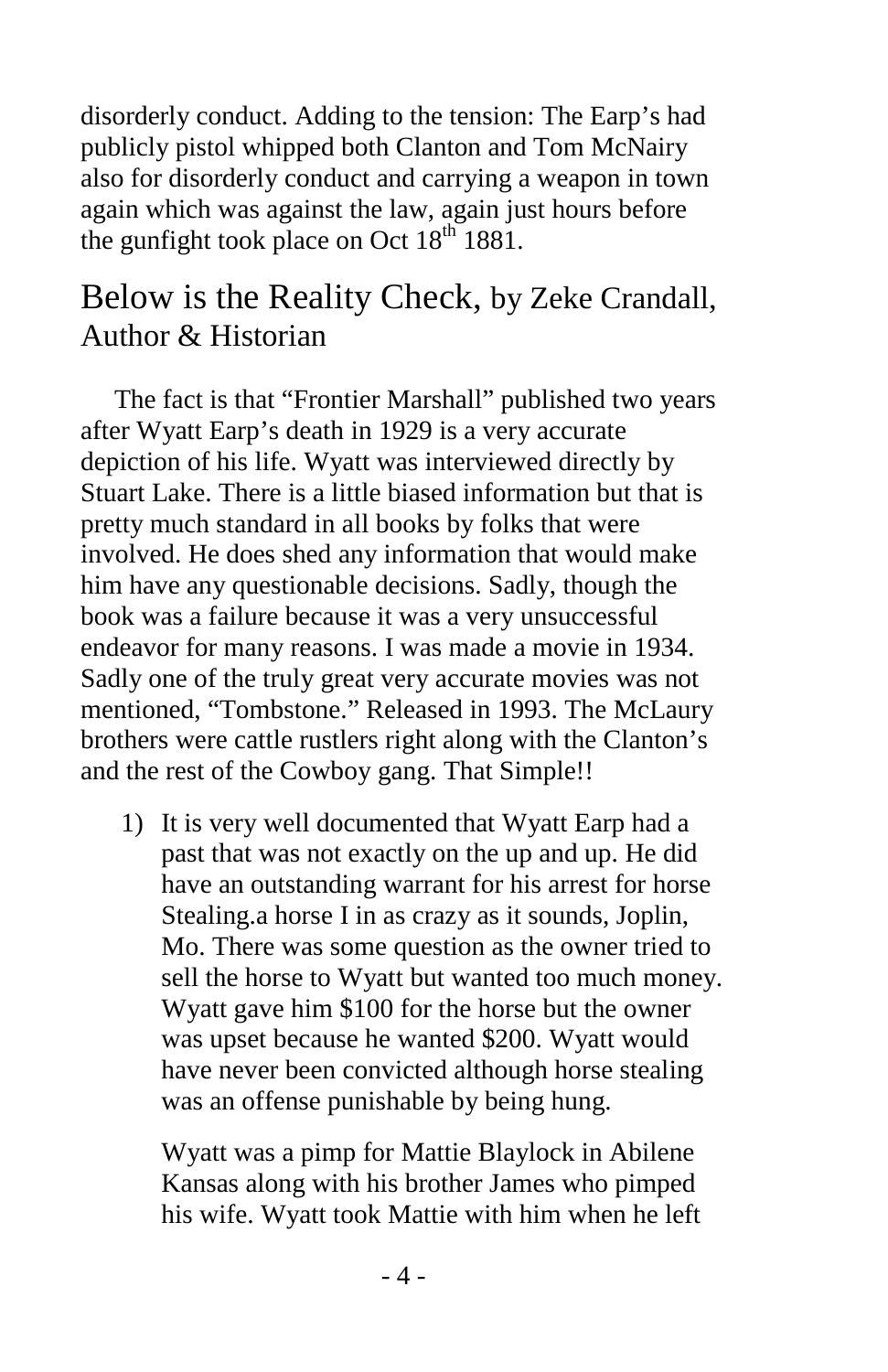Kansas. Both women were sporting ladies before The Earp brothers took up with them. They actually Protected the women so they were glad to have the brothers as their pimps. Prostitution was not against the law in any of the boomtowns! This writer has his head up his rear-end!

- 2) Wyatt did ride to the Indian Nation to hide as it was a federal Territory and he was safe from extradition after stealing a horse in Joplin Mo. And since horse stealing was not a federal offense and any Marshall or sheriff could not serve a state or city warrant on federal land. In order to chase outlaws as well as Wyatt Earp did he had to think like an outlaw. He had to be just as tough as the outlaws and Wyatt Earp was no different then any other peace officer in the old west. They hall had questionable backgrounds.
- 3) To explain this paragraph, one must realize how inaccurate this writer is. First, the town's people in Abilene, Dodge City, Wichita and Tombstone wanted drinking, gambling and prostitution to continue in the red light district which was across the railroad tracks from the lives of the business and families. So they hired Virgil and his brothers along with Bat Masterson and Luke Short. To enforce the law that prohibited the carrying of weapons inside the city limits. They did not want anyone to be shot because that was bad for business. Virgil, Wyatt and the other town deputies were all paid \$300 per month and \$25 per arrest not shooting!!! The officers would go up to the culprit and ask if he had seen the law. If he did not then they would point out the law and take the weapon. If the culprit said he saw the sign the officers were instructed to hit them on the head (Buffalo not pistol whip) and haul them